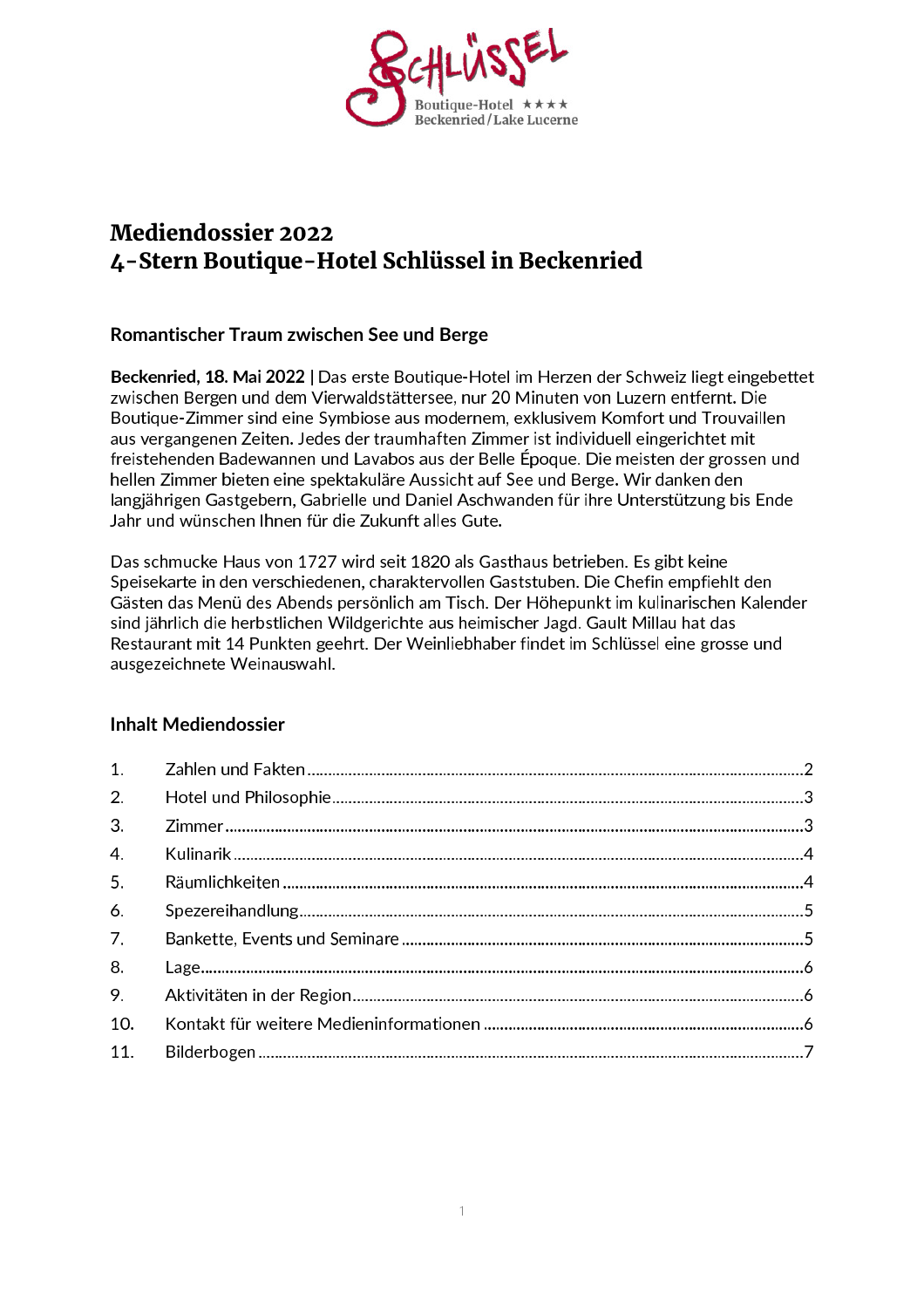

# 1. Zahlen und Fakten

| Gastgeberinnen           | Conny Huser und Małgorzata Łepska                                                                                                                                                                                     |  |
|--------------------------|-----------------------------------------------------------------------------------------------------------------------------------------------------------------------------------------------------------------------|--|
| Küchenchefin             | Małgorzata Łepska                                                                                                                                                                                                     |  |
| Anzahl Mitarbeiter       | 6 Vollzeit und 8 Teilzeit                                                                                                                                                                                             |  |
| Hotelklassifikation      | 4 Sterne                                                                                                                                                                                                              |  |
| Zertifikation            | Q-Label des Schweizerischen Tourismus-Verband                                                                                                                                                                         |  |
| Auszeichnungen           | 14 Gault Millau-Punkte<br>Falstaff 90 Punkte                                                                                                                                                                          |  |
| Lage                     | Beckenried liegt im Zentrum der Schweiz, direkt am<br>Vierwaldstättersee, 10 km (20 Autominuten) von Luzern und<br>90 km (60 Autominuten) vom internationalen Flughafen<br>Zürich entfernt.                           |  |
| Anreise                  | Das Boutique-Hotel Schlüssel liegt abseits von der<br>Hauptstrasse, an der Nord-Süd-Achse E35, Amsterdam-<br>Mailand, Ausfahrt 34. Das Hotel ist ebenfalls erreichbar per<br>Schiff oder Postauto (ab Bahnhof Stans). |  |
| <b>Zimmer und Suiten</b> | 12 Boutique-Zimmer und Suiten                                                                                                                                                                                         |  |
| Räumlichkeiten           | Gaststube: 20 Sitzplätze<br>Weinstube: 60 Sitzplätze<br>Jägerstübli: 10 Sitzplätze<br>Steinkeller und Jagdboutique: 10 Sitzplätze                                                                                     |  |
| Öffnungszeiten           | Die Gaststuben sind von Mittwoch bis Sonntag geöffnet.<br>Das Hotel ist das ganze Jahr geöffnet.                                                                                                                      |  |
| Rechtsform               | Aktiengesellschaft                                                                                                                                                                                                    |  |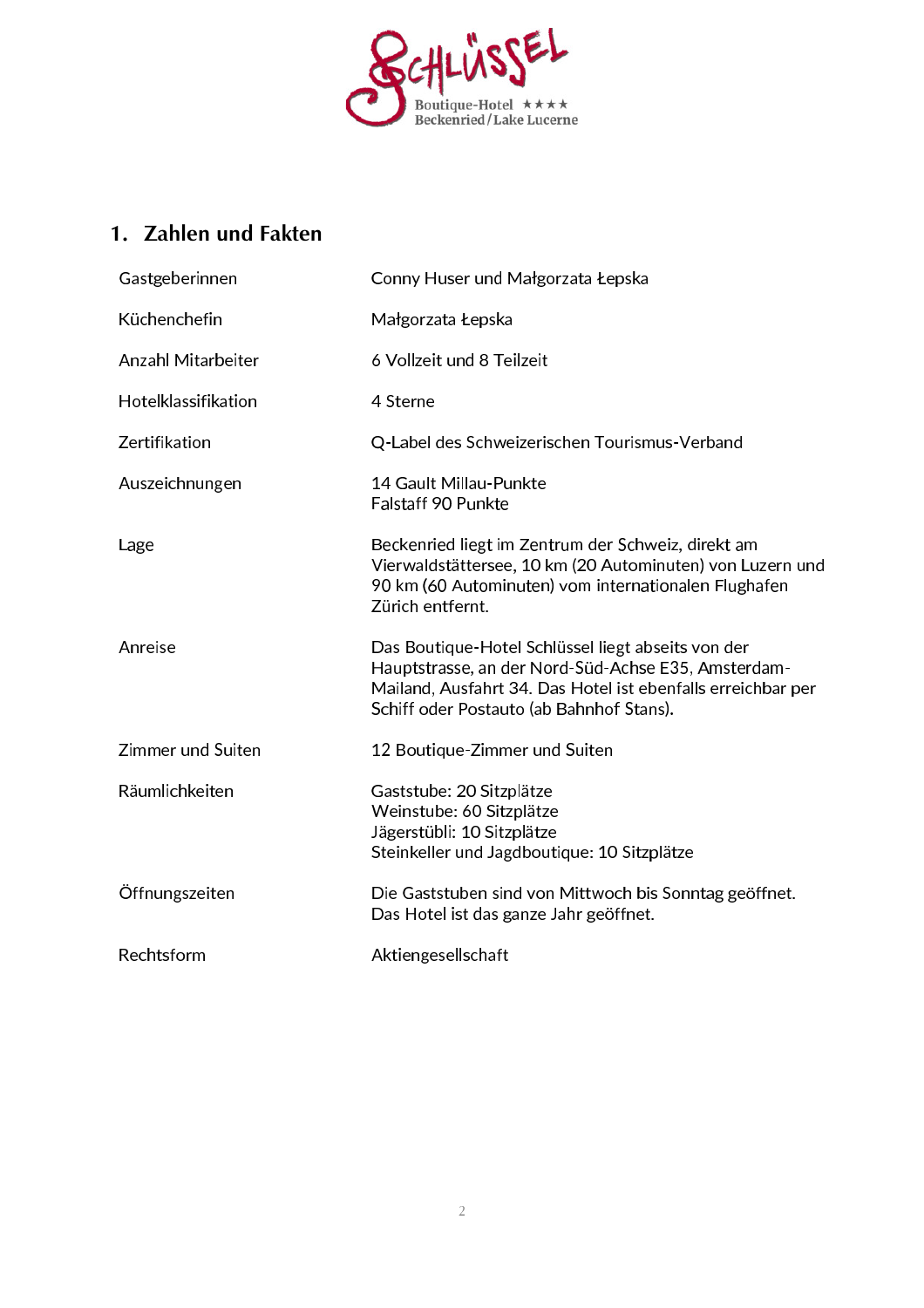

### 2. Hotel und Philosophie

Das schmucke Haus von 1727 wird seit 1820 als Gasthaus betrieben. Die Inhaber und Geschäftsführer Gabrielle und Daniel Aschwanden-Huber haben das Haus vor 23 Jahren übernommen. Seither haben sie den Schlüssel mit viel Leidenschaft in ein charaktervolles Boutique-Hotel verwandelt. Gabrielle Aschwanden hat ein Händchen für Einrichtung. Im ganzen Haus begegnet man liebevoll zusammengetragenen Antiquitäten und Trouvaillen aus vergangenen Zeiten, was einen Aufenthalt im Schlüssel zu einem einzigartigen Erlebnis macht. Das Hotel liegt im Oberdorf von Beckenried. Von hier aus geniessen die Gäste einen fantastischen Blick auf den Vierwaldstättersee.

Im Schlüssel erleben Geniesser und Feriengäste eine herzliche Gastfreundschaft und eine gediegene Gastronomie mit einer sehr persönlichen Betreuung durch die Gastgeber und ihre Mitarbeitenden. Gäste werden nicht wie Fremde, sondern wie persönliche Besucher empfangen und mit DU angesprochen.

### 3. Zimmer

Die zwölf grosszügigen und hellen Boutique-Zimmer im Hotel Schlüssel beeindrucken durch kreative Romantik und stilvolle Details, welche so typisch sind für die einmalige Schlüssel-Atmosphäre. Sie sind eine Symbiose aus modernem Design, exklusivem Komfort und Trouvaillen aus vergangenen Zeiten. Jedes der traumhaften Zimmer ist sehr individuell, mit viel Charme und Liebe zum Detail eingerichtet. Die Zimmer sind ausgestattet mit freistehenden Badewannen, teilweise nostalgischen Trinkwassersäulen und Lavabos aus der Belle Epoche. Von den meisten der grossen und hellen Zimmer sieht man den Vierwaldstättersee und die umliegenden Berge.

Die Gäste wählen zwischen drei Zimmer-Kategorien, welche sich durch verschiedene Grössen unterscheiden. Gäste haben Zugang zum idyllischen Garten mit Liegewiese und einem Balkon auf jeder Etage mit einer spektakulären See- und Bergsicht. Auf jeder Etage befindet sich eine nostalgisch eingerichtete Erfrischungsstation mit Früchten, Tee und einer Kaffeemaschine.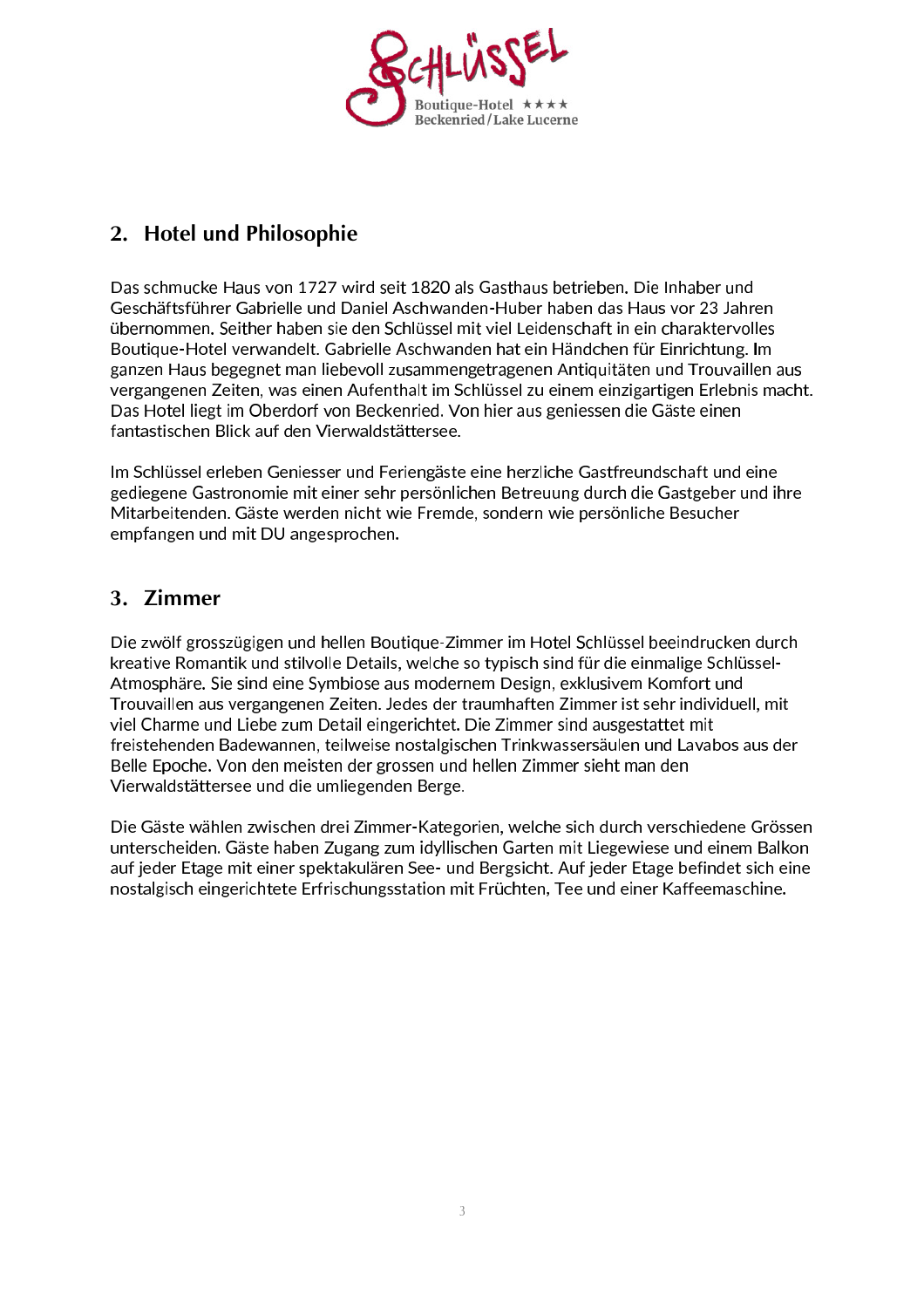

#### 4. Kulinarik

Ein Besuch im Schlüssel ist ein einmaliges Erlebnis. In der Spezereihandlung, die von 1928 bis 1961 als Dorfladen geführt wurde, beginnen die Schlüssel-Gäste ihre kulinarische Reise bei einem Apéro mit Häppchen. Das Angebot im Restaurant und in den verschiedenen Gaststuben wird durch die Jahreszeit, die Gästewünsche und die Kreativität der Gastgeber Conny Huser und Małgorzata Łepska bestimmt. Die Küchenchefin persönlich kommt zu den Gästen an den Tisch und erklärt das Menü des Abends. Es gilt der Grundsatz: «Es gibt, was es hat, frisch und gut». Deshalb gibt es im Schlüssel keine Speisekarte. Saisonale Top-Produkte sind eine Selbstverständlichkeit, und nach Möglichkeit werden Lieferanten aus der Region berücksichtigt. Auch auf Allergien oder vegetarische Wünsche wird Rücksicht genommen. Einen krönenden Abschluss des Essens sind die ausgesuchten Käse vom Wagen. Gault Millau hat das Restaurant mit 13 Punkten geehrt. Die mit viel Leidenschaft betreute Weinkarte beinhaltet 300 Positionen, ausschliesslich aus Europa. Diese wurde 2019 mit dem Swiss Wine List Award ausgezeichnet.

#### 5. Räumlichkeiten

Die verschiedenen, charaktervollen Gasträume sind sehr beliebt für gesellige Anlässe, kulturelle Events, romantische Hochzeiten und inspirierende Klausuren.

Wenn man die Gaststube betritt, fühlt man sich in alte Zeiten zurückversetzt. Die Wanduhr, Lampen und Stühle sind Zeitzeugen. Die Stube wurde in ihrer gemütlich-heimeligen Art belassen und mit viel Liebe und einem guten Auge fürs Detail eingerichtet.

Die Weinstube wurde anno 1935, eigens für die «Geisschilbi», die im Oberdorf von Beckenried stattfand, an das bestehende Gasthaus angebaut. Die letzte sanfte Auffrischung hat diesen Saal aus dem Dornröschenschlaf geweckt. Er ist ein Prunkstück für Hochzeiten, Familienfeiern, rauschende Feste oder Geschäftsessen.

Das kleine Jägerstübli ist ein gemütlicher Rückzugsort und eignet sich perfekt für eine Feier in kleiner Runde oder für eine Firmenklausur.

Der Steinkeller ist vielseitig verwendbar: klein und fein mit ganz viel Privatsphäre. Mit seinem originellen Ambiente ist er im Winter ein behaglicher Ort zum gemütlichen Zusammensein bei einem Fondue oder Raclette. Im Sommer sind die angenehm kühlen Temperaturen im Keller willkommen für Sitzungen oder für einen Apéro im kleinen Rahmen.

Die gediegene Lounge ist der Treffpunkt für Hotelgäste und Freunde des Hauses, zum Geniessen eines ersten Drinks nach der Ankunft oder um einen gemütlichen Abend nach dem feinen Essen mit einem «Schlummerbecher» ausklingen zu lassen.

Der idvilische Schlüssel-Garten ist eine kleine, grüne Oase, wo nicht nur Kulinarisches. sondern auch lauschige Sommerabende genossen werden. In schattigen Plätzchen lassen die Hotel- und Restaurant-Gäste die Seele baumeln.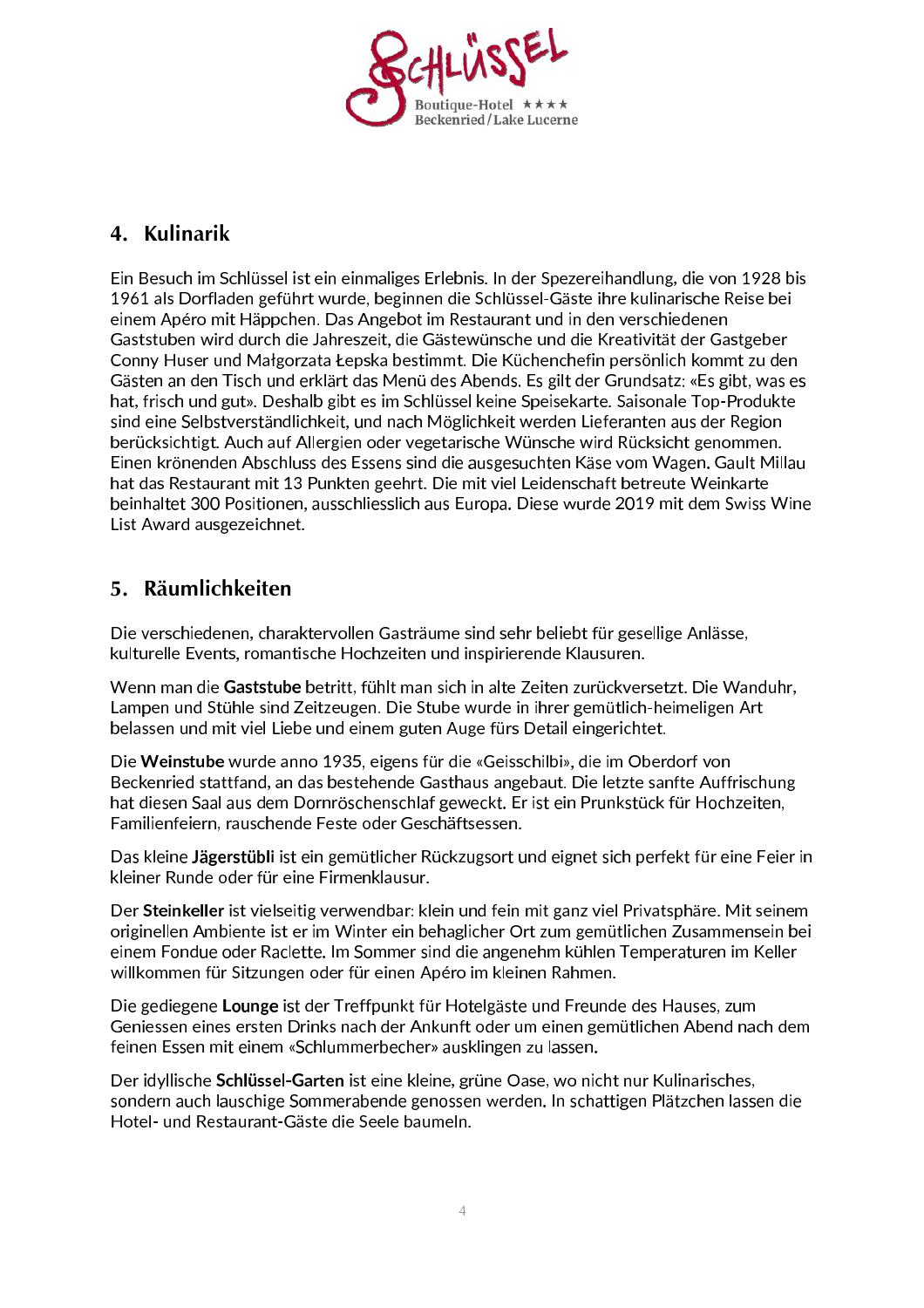

## 6. Spezereihandlung

Die Spezereihandlung wurde von 1928 bis 1961 von Paul Murer als Dorfladen geführt. Damals war der Laden werktags von 06.30 bis 19.00 Uhr, und auch sonntags zu gewissen Stunden geöffnet, da sich hier gleichzeitig die Milchannahmestelle für das Oberdorf befand. Fett. Konfi und Butter wurden aus grossen Fässern verkauft. Petrol gehörte ebenfalls zum Sortiment. Brot, «Ankä-Ruimi Weggä», «Vogelnestli», «Chräpfli» und «15er-Stückli» lieferten die Bäckereien Käslin und Schlaufer. Von Letzterem wurden die Ziegerkrapfen für die «Ridlichilbi» produziert. Bis 1000 Stück à 30 Rappen verzehrten die Besucher an diesem Tag. Auch diverse Fleischwaren und Aufschnitt sowie ganze Laibe Käse konnte man erwerben. Die Kartoffeln wurden via See, im Schlepptau eines Schiffes, herübergebracht und angeliefert. Der berühmte «Beggerieder Most» wurde im Offenausschank à 30 Rappen pro Liter angeboten. Die Kunden holten diesen mit 2-Liter Tonkrügen im Dorfladen ab. Das Rössler-Geschirr war ein sehr beliebtes Stück Aussteuer zu jener Zeit und damit ein Verkaufsschlager. Das Tiki-Pulver war der grosse Renner bei den Kindern. Während den Kriegsiahren bezahlte man mit «Märkli». Der grösste Lieferant der Spezereihandlung war die Firma Hofer, die später zur Hofer-Curti fusionierte. An- und Auslieferungen erfolgten mit Ross und Wagen.

Im Herbst 2001 hat die seit vielen Jahren geschlossene Spezereihandlung ihre Würde zurückgewonnen und erstrahlt seither in neuem Glanz. Hier in diesem einmaligen Ambiente beginnen die Schlüssel-Gäste ihre kulinarische Reise. Während sie einen Apéro und ein erstes Häppchen geniessen - ein Stück Trockenfleisch, aufgeschnitten mit einer roten «Berkel» schmökern sie durch die Gestelle, wo heute ein umfassendes Angebot an verschiedenen Spezialitäten bereitsteht. Erlesene Weine, exquisite Spirituosen, ausgewählte Olivenöle, feiner Essig, erstklassigen Tee, aromatischer Amici Caffè, italienische Spezialitäten, hausgemachte Konfitüre oder Gabrielles Müesli, natürlich auch hausgemacht. Weinzubehör, Amici-Tassen, Schmuck und exklusive Glaswaren ergänzen das Sortiment. Die Spezereihandlung ist immer am Mittag oder Abend vor den Essenszeiten, oder jederzeit auf Anfrage, geöffnet.

### 7. Bankette, Events und Seminare

Mit den verschiedenen originellen und historischen Räumlichkeiten biet der Schlüssel die ideale Plattform für verschiedenste Anlässe wie Hochzeiten, private Partys, geschäftliche Events, Seminare und Klausuren in gediegener und persönlicher Atmosphäre. Kleine und private Anlässe werden genauso herzlich betreut wie grosse, rauschende Feste. Auf Wunsche steht auch das ganze Haus exklusiv zur Verfügung.

Gerne wird für die Gäste ein massgeschneidertes Rahmenprogramm für Meetings oder Seminare zusammengestellt. Mehrtägige Seminare bieten den Teilnehmern Ruhe und Erholung in den zwölf schönen Boutique-Zimmern. Die Schlüssel-Räume sind ideal für Meetings von 4 bis 16 Gästen.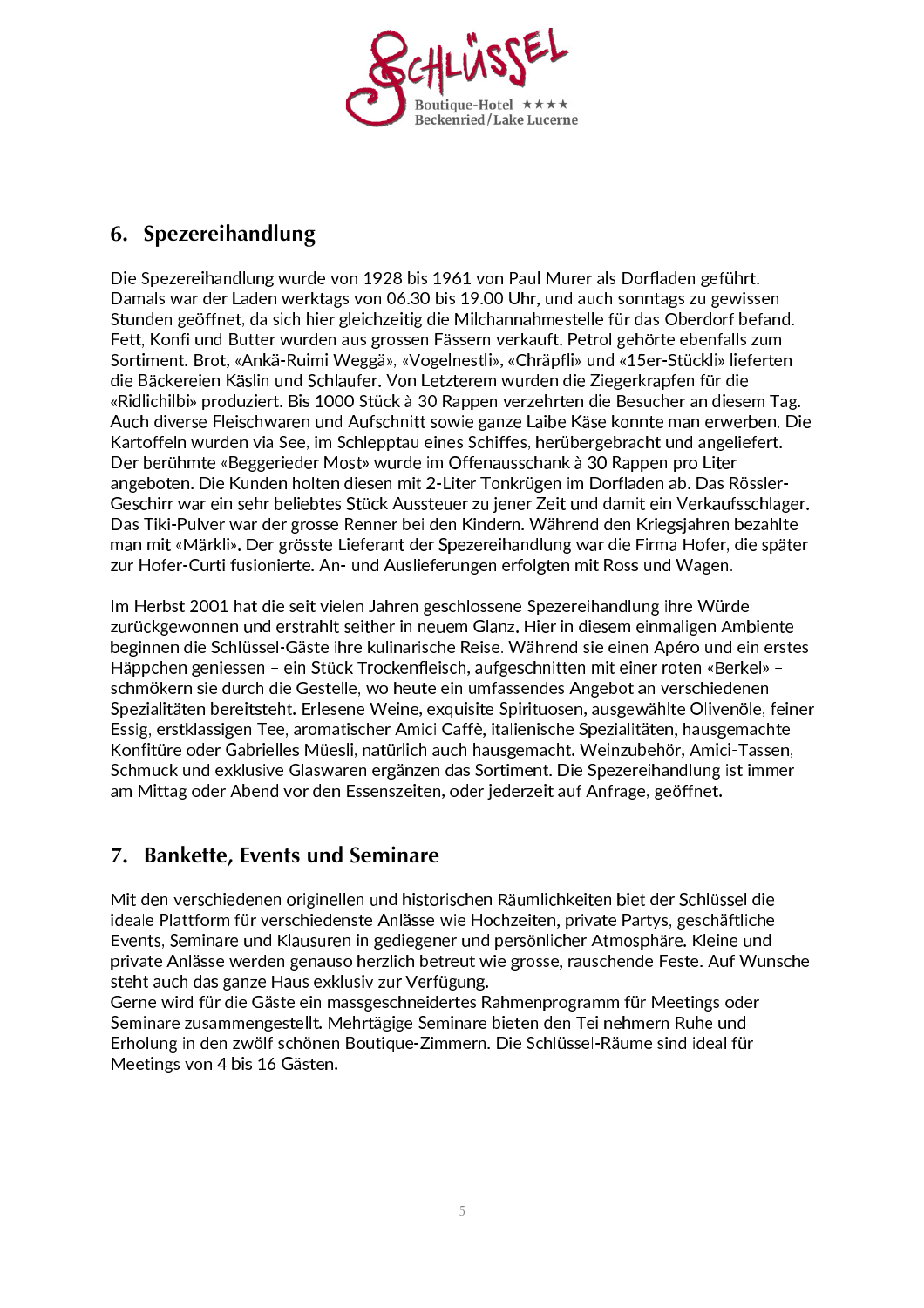

#### 8. Lage

Das Boutique-Hotel Schlüssel liegt in der lieblichen Landschaft von Beckenried, eingebettet zwischen dem tiefblauen Vierwaldstättersee und den imposanten Bergen der Zentralschweiz, nur 10 km von Luzern entfernt.

#### 9. Aktivitäten in der Region

Der Schlüssel ist der perfekte Ausgangspunkt für Ausflüge in der ganzen Zentralschweiz oder auf die Berge, die den Vierwaldstättersee säumen. Die Gegend bietet das ganze Jahr über Sport- und Freizeitmöglichkeiten wie Wandern, Radfahren, Schwimmen, Rudern, Segeln, Skifahren oder Schlitteln. Beckenried liegt direkt am Vierwaldstättersee, am Fusse vom Wander- und Schneeparadies Klewenalp-Stockhütte und in der Nähe von 13 Top-Skigebieten.

Die Region bietet eine Vielzahl von Sehenswürdigkeiten. Hier erleben die Gäste die Wiege der Urschweiz und des Tourismus in der Zentralschweiz: auf den Spuren von Wilhelm Tell, beim Rütli, dem Geburtsort der Schweiz, oder auf dem Bürgenstock mit seiner glamourösen Vergangenheit und dem weltberühmten Hammetschwandlift. Mit dem historischen Raddampfer zum Shopping oder für einen Stadtbummel nach Luzern, wo auch zahlreiche Museen und das Verkehrshaus warten, wird schon die Fahrt zu einem einzigartigen Erlebnis.

#### 10. Kontakt für weitere Medieninformationen

Haben Sie weitere Fragen zum Boutique Hotel Schlüssel oder benötigen Sie zusätzliche Unterlagen für eine Publikation? Gerne hilft Ihnen unsere Medienverantwortliche weiter.

Martina Keiser  $martina@)$ schatz-ag.ch